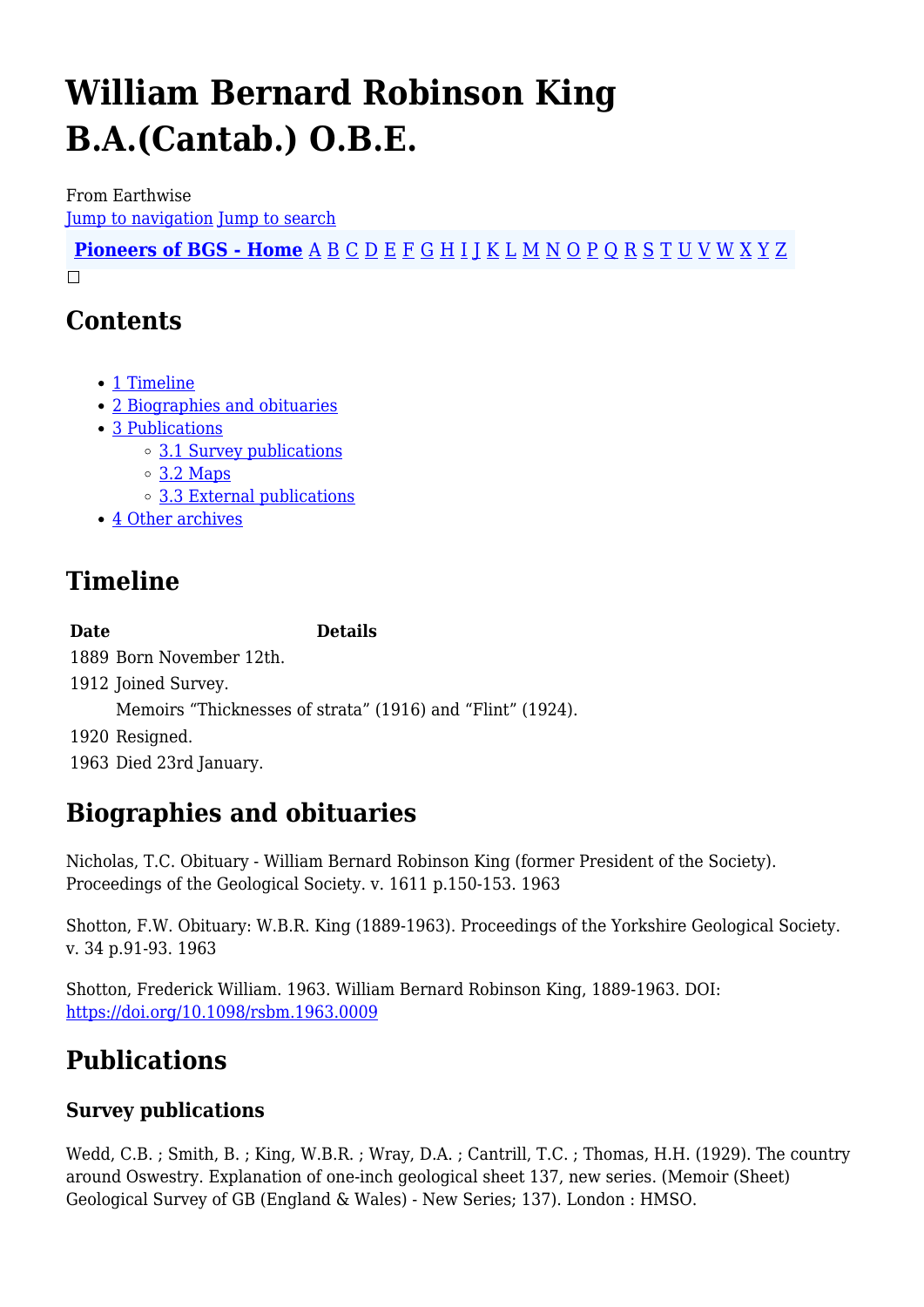Wedd, C.B. ; King, W.B.R. ; Cantrill, T.C. ; Lamplugh, G.W. ; Simmons, W.C. ; Thomas, H.H. (1924). Geology of the country around Flint, Hawarden, and Caergwrle. Explanation of sheet 108. (Memoir (Sheet) Geological Survey of GB (England & Wales) - New Series). London : HMSO.

Strahan, A. ; Holmes, T.V. ; Dewey, H. ; Cunnington, C.H. ; King, W.B.R. ; Simmons, W.C. ; Wray, D.A. (1916). On the thicknesses of strata in the counties of England and Wales exclusive of rocks older than the Permian. (Memoir (District) Geological Survey of GB). London : HMSO.

### **Maps**

Geological Survey of Great Britain ; King, W.B.R. (1919). Sheet 9 NE - Montgomeryshire. (Geological Survey of England and Wales 6 inch [1:10 560] county series - Montgomeryshire). Southampton : Ordnance Survey for the Geological Survey.

Geological Survey of Great Britain ; King, W.B.R. (1919). Sheet 9 NW - Montgomeryshire. (Geological Survey of England and Wales 6 inch [1:10 560] county series - Montgomeryshire). Southampton : Ordnance Survey for the Geological Survey.

Geological Survey of Great Britain ; King, W.B.R. (1919). Sheet 9 SE - Montgomeryshire. (Geological Survey of England and Wales 6 inch [1:10 560] county series - Montgomeryshire). Southampton : Ordnance Survey for the Geological Survey.

Geological Survey of Great Britain ; King, W.B.R. (1919). Sheet 9 SW - Montgomeryshire. (Geological Survey of England and Wales 6 inch [1:10 560] county series - Montgomeryshire). Southampton : Ordnance Survey for the Geological Survey.

Geological Survey of Great Britain ; Smith, B. ; King, W.B.R. (1919). Sheet 10 NW - Montgomeryshire. (Geological Survey of England and Wales 6 inch [1:10 560] county series - Montgomeryshire). Southampton : Ordnance Survey for the Geological Survey.

Geological Survey of Great Britain ; Wills, L. J. ; King, W.B.R. (1912). Sheet 16 SW - Merionethshire. (Geological Survey of England and Wales 6 inch [1:10 560] county series - Merionethshire ). Southampton : Ordnance Survey for the Geological Survey.

#### **External publications**

Fearnsides, W.G. ; Butler, A.J. ; Greenly, E. ; King, W.B.R. ; Pocock, R.W. ; Shirley, J. ; Woodland, A.W. ; Stubblefield, C.J. ; International Geological Congress (1948). North Wales and Shropshire. guide to excursions C.6 of the 18th IGC (1948).

King, W.B.R. ; Hollingworth, S.E. ; Rose, W.C.C. ; Trotter, F.M. ; International Geological Congress (1948). North-west of England. guide to excursion A.2 of the 18th IGC (1948).

King, W.B.R. (1955). The Pleistocene epoch in England. Quarterly Journal of the Geological Society of LondonQuarterly Journal of the Geological Society of London Vol 111 pt/no 2 ; Quarterly Journal of the Geological Society of London Vol 111 pt/no 2 (1955) p 187-208 (1955) ; p 187-208.

King, W.B.R. (1919). Geological work on the western front . Geographical Journal LIV(4) 1919 p202-221 (1919).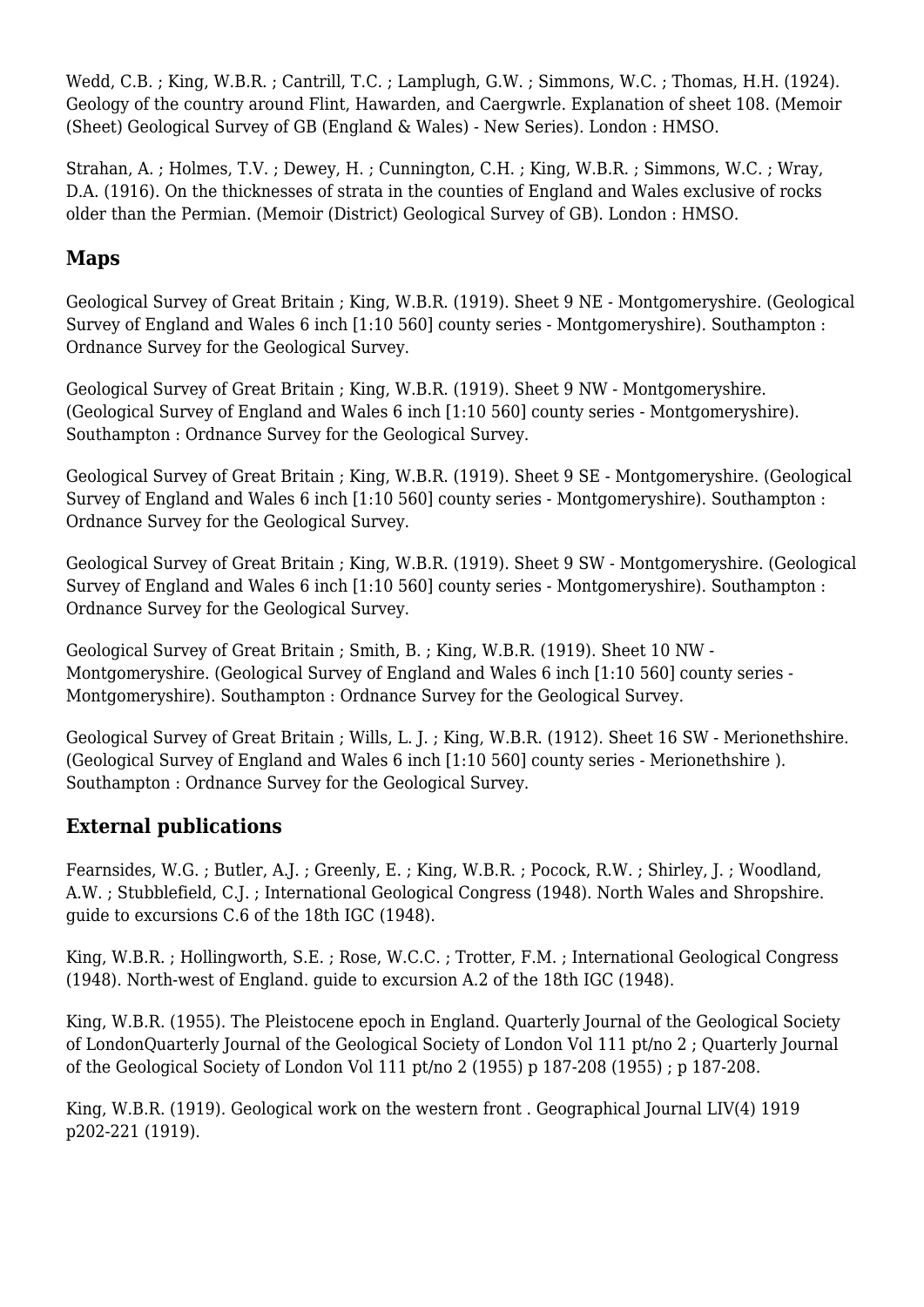## **Other archives**

[The Papers of William Bernard Robinson King at Sedgewick Museum of Earth Sciences, Cambridge](https://archiveshub.jisc.ac.uk/search/archives/4829207d-37fb-3f1d-a91f-3f17b75aad9e)

Retrieved from

'[http://earthwise.bgs.ac.uk/index.php?title=William\\_Bernard\\_Robinson\\_King\\_B.A.\(Cantab.\)\\_O.B.E.&o](http://earthwise.bgs.ac.uk/index.php?title=William_Bernard_Robinson_King_B.A.(Cantab.)_O.B.E.&oldid=49581) [ldid=49581](http://earthwise.bgs.ac.uk/index.php?title=William_Bernard_Robinson_King_B.A.(Cantab.)_O.B.E.&oldid=49581)'

[Category](http://earthwise.bgs.ac.uk/index.php/Special:Categories):

[Pioneers of the British Geological Survey](http://earthwise.bgs.ac.uk/index.php/Category:Pioneers_of_the_British_Geological_Survey)

# **Navigation menu**

### **Personal tools**

- Not logged in
- [Talk](http://earthwise.bgs.ac.uk/index.php/Special:MyTalk)
- [Contributions](http://earthwise.bgs.ac.uk/index.php/Special:MyContributions)
- [Log in](http://earthwise.bgs.ac.uk/index.php?title=Special:UserLogin&returnto=William+Bernard+Robinson+King+B.A.%28Cantab.%29+O.B.E.&returntoquery=action%3Dmpdf)
- [Request account](http://earthwise.bgs.ac.uk/index.php/Special:RequestAccount)

#### **Namespaces**

- [Page](http://earthwise.bgs.ac.uk/index.php/William_Bernard_Robinson_King_B.A.(Cantab.)_O.B.E.)
- [Discussion](http://earthwise.bgs.ac.uk/index.php?title=Talk:William_Bernard_Robinson_King_B.A.(Cantab.)_O.B.E.&action=edit&redlink=1)

 $\Box$ 

### **Variants**

#### **Views**

- [Read](http://earthwise.bgs.ac.uk/index.php/William_Bernard_Robinson_King_B.A.(Cantab.)_O.B.E.)
- [Edit](http://earthwise.bgs.ac.uk/index.php?title=William_Bernard_Robinson_King_B.A.(Cantab.)_O.B.E.&action=edit)
- [View history](http://earthwise.bgs.ac.uk/index.php?title=William_Bernard_Robinson_King_B.A.(Cantab.)_O.B.E.&action=history)
- [PDF Export](http://earthwise.bgs.ac.uk/index.php?title=William_Bernard_Robinson_King_B.A.(Cantab.)_O.B.E.&action=mpdf)

 $\Box$ 

#### **More**

#### **Search**



### **Navigation**

• [Main page](http://earthwise.bgs.ac.uk/index.php/Main_Page)